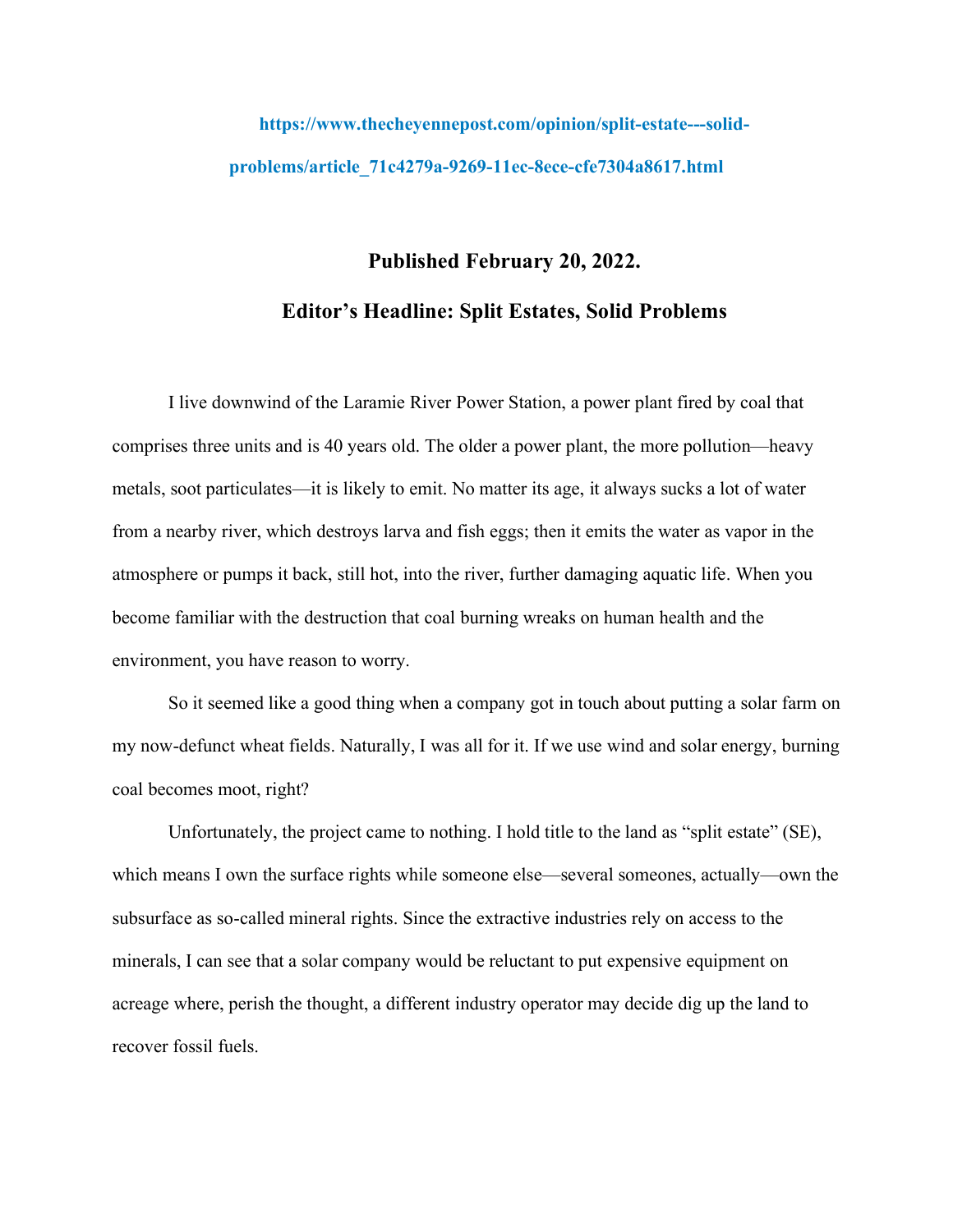My position is not unusual. I've learned that 48% of land owned in Wyoming is via SE, where mineral rights have been reserved by the U.S., by the state, by a former private owner, or a combination of these. Indeed, it's difficult to find private land in Wyoming that isn't SP.

Needless to say, surface owners like myself are negatively affected by all this. And Wyoming is not alone—other western states have the problem also, which, I understand, dates back to the original land grants during Abe Lincoln's time in the White House. Some Wyoming ranchers, particularly those with large stretches of rangeland, have had to sue industry operators, with mixed results, for damages to their acreage. When the separation of surface land and mineral rights come into conflict, issues emerge during development, especially about subsequent reclamation of abandoned wells.

Litigating a case is contingent on landowners willing and able to endure the process financially, emotionally, and otherwise—and securing an attorney who'll take the case on a contingency basis. Some ranchers, faced with uncertain reclamations and limited financial resources, find it beyond them to sue negligent industry operators.

From 1998 to 2008, the energy boom that arose from coalbed methane (CBM) extraction, resulted in over 16,000 wells being drilled in a 20,000 square miles of the Powder River Basin. It didn't take long for serious conflicts of interest to spring up. The CBM boom went bust, and problems on stalled reclamations have remained unaddressed. As the fracking industry picked up speed, its operators also abandoned leaky wells with insolence, wells that remain huge environmental hazards. Since May 2017, more than 4,140 natural-gas wells have sat orphaned in Wyoming, the primary reason being industry bankruptcy and abandonment.

In 2017 I attended a meeting of the Powder River Basin Resource Council, whose attorney was gathering information on how the extractive industries have affected Wyoming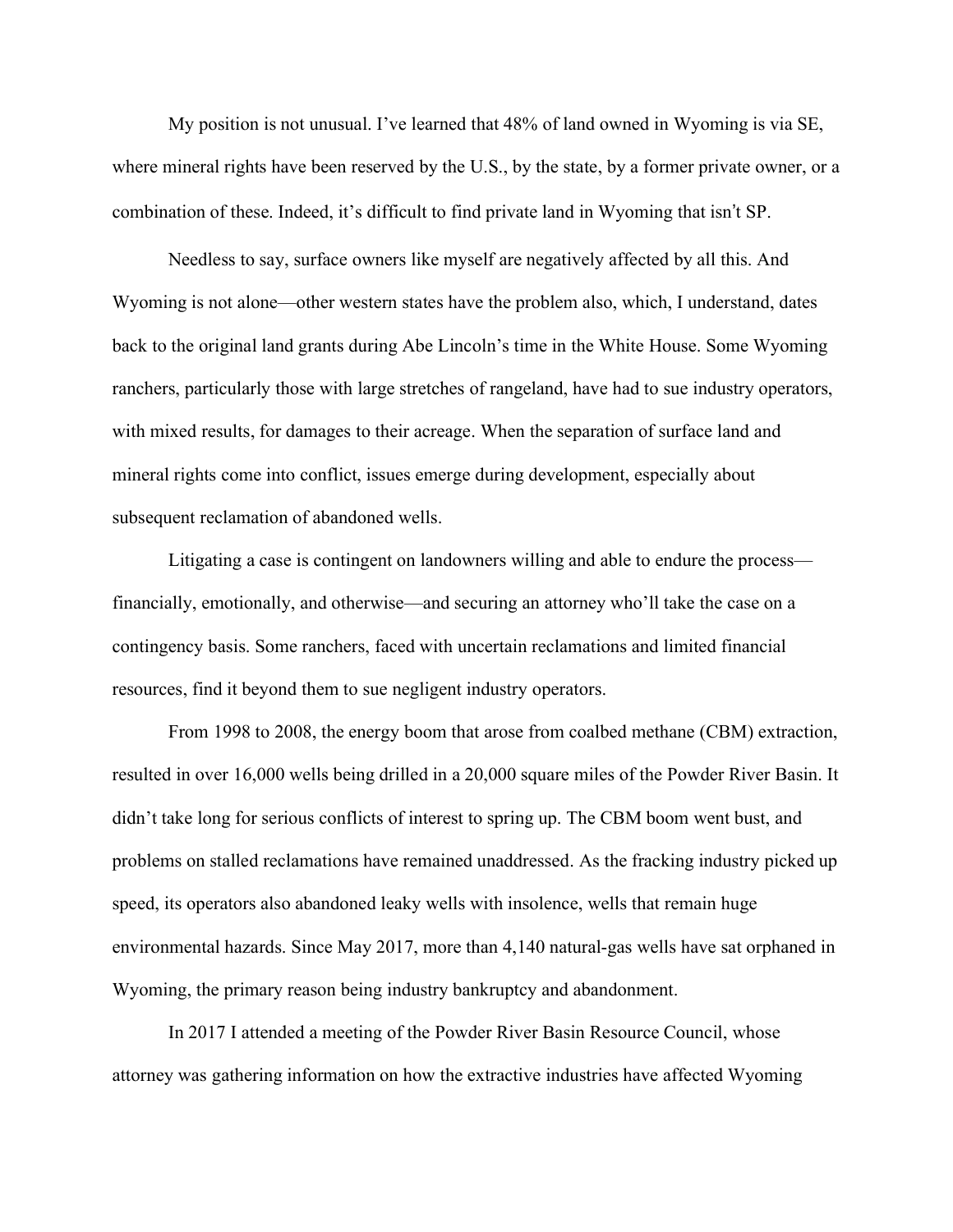residents. Troubling stories started to appear from ranchers, farmers, anglers, and other stakeholders. One ranching couple told of extensive CBM damage to their land when a surge of coalbed brine flooded their rangeland that destroyed all vegetation. The only thing growing there now is salt-tolerant shrubbery. Another couple told of losing calves to truckers who wouldn't wait for the livestock to get out of their way, of fifty-gallon drums filled with wastewater left on the premises, of roads hopelessly eroded and muddied by truck traffic. Others told of natural-gas contamination of stock wells in addition to their personal-use well when fracked wells started leaking. One man said he could hold a match to water coming from his kitchen spigot and the water would catch on fire. Industry operators have trucked bottled water to his household without, however, acknowledging liability. As for his livestock, the problem remains unsolved.

One of the few good outcomes prevailed in the case of Brett Sorenson, who owns a ranch along the Powder River near the town of Arvada. The surface estate is owned by Sorenson while the mineral estate is held by seven private parties—the State of Wyoming, and Sorenson, among them.

In the 1990s, Sorenson entered into a surface damage and use agreement (SUDA) that granted Pennaco (which held leases to the mineral rights), access to, and use of, his land for exploration and production of minerals. In return, Pennaco was to pay for the damages to and use of the surface estate, and to reclaim the land once operations ended.

Pennaco drilled 10 coalbed methane (CBM) wells and constructed more than five miles of road and four miles of pipeline. The company honored its contract until 2010, when it sold its interest in the leases to CEP-M, which assigned the interests to another company, High Plains Gas. After these transfers, Sorenson no longer received any payments whatsoever. In 2015, he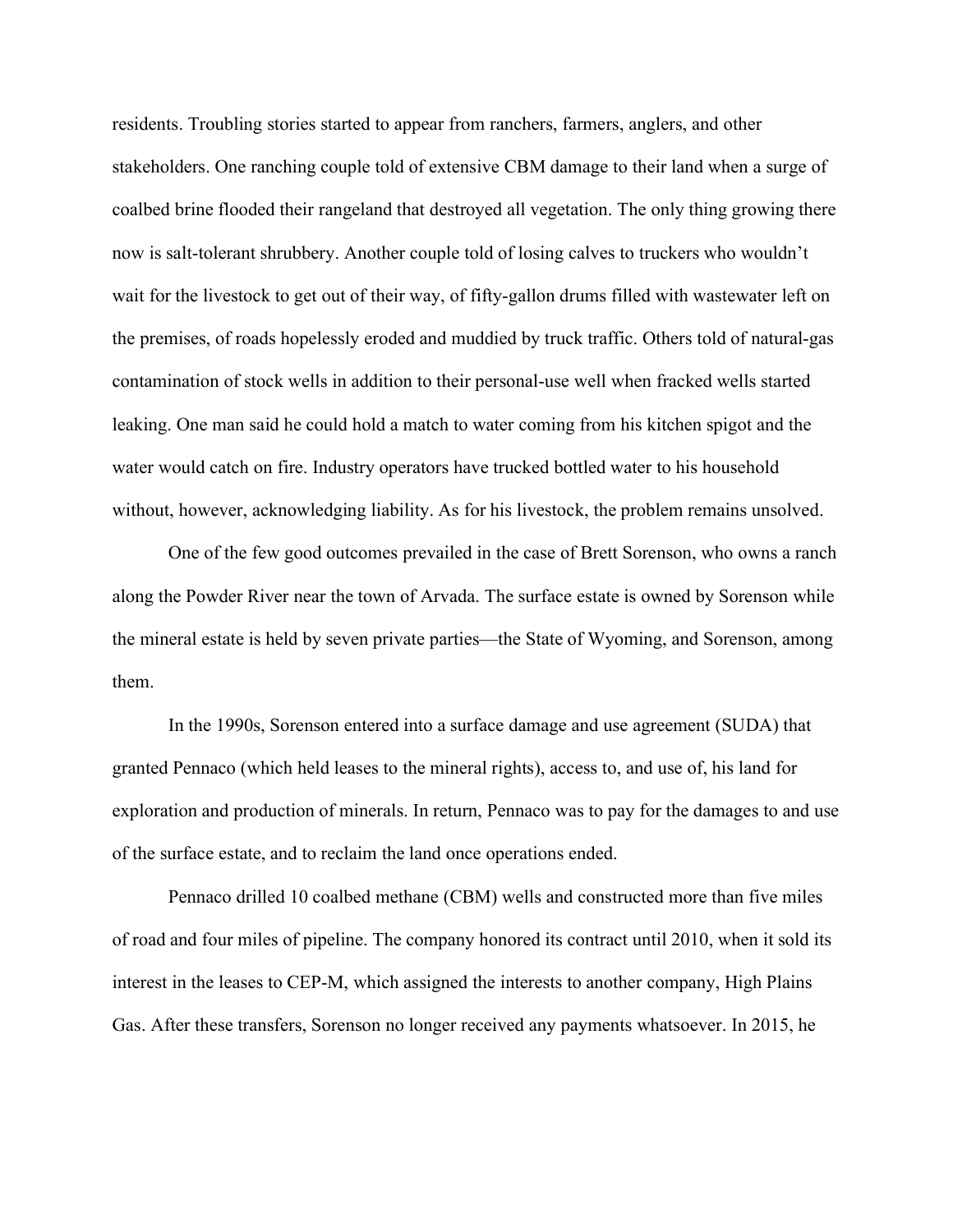sued Pennaco for unpaid SUDA payments, and for damages resulting from the failure to repair water wells and reclaim the land.

Wyoming's district court determined that, because there was no exculpatory clause included in the SUDA, Pennaco was obligated to honor the agreement it had entered into with Sorenson, and that it was required to fulfill its obligations under the agreement regardless of whether it sold or assigned them to another entity. That is to say, absent an express clause that terminates its obligations, the original lessee will continue to be responsible to the lessor for covenants in the lease. (Many oil and gases leases now contain clauses eliminating contractual liability of this nature.)

The jury found that Sorenson suffered more than a million dollars in damages, and the district court entered judgment on the jury's verdict. The court also awarded Sorenson costs and attorneys' fees.

Pennaco appealed, saying the district court erred when it determined that Pennaco remained liable under the agreement for obligations accrued after it assigned its interest to a third party. Pennaco's attorneys further argued that the district court abused its discretion by adjusting Sorenson's attorneys' fees upward 2.5 times from an amount calculated by multiplying the number of hours by the hourly rate.

The Wyoming Supreme Court affirmed the lower court's decision in toto. Though Pennaco tried to escape its obligations by pushing them onto other entities, the company must pony up.

A good outcome, for once. Nevertheless, no Wyoming landowner, not even one with a small patch like mine, is exempt from potentially experiencing a Sorenson scenario—and with an adverse outcome. When industry operators lease the mineral rights on adjoining parcels, you're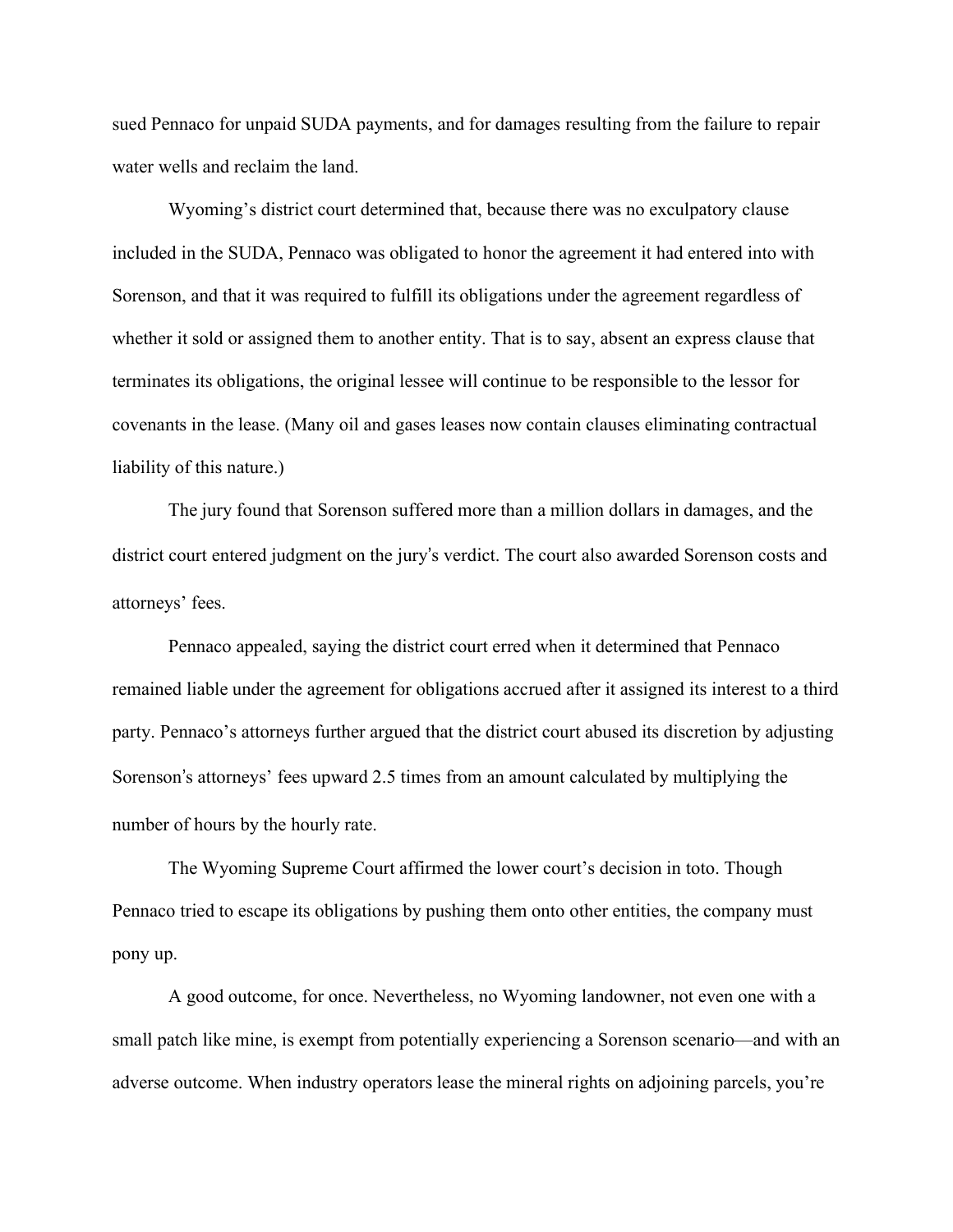under tremendous pressure to comply. If need be, they'll secure a court order to coerce compliance. Moreover, having learned their lesson, they'll include in their contracts a clause that terminates the original lessee's obligations, once its interest is sold to a third party. If the new owner declares bankruptcy, you're out of luck.

You may be tempted to skip hiring an attorney who'll read and explain the contract to you, but I wouldn't advise it. Who knows, a lawyer may be able to bargain for better terms on your behalf.

As for my own situation, even though the solar-farm effort has come to nothing, I may yet contribute my smidgen to renewables. An energy company has offered a contract for an "Option to Lease" my acreage for wind-turbine installation, to begin once it has documented compliance within all state and federal regulations.

On my land, certain limitations come into play. Notably, the turbines must be 200 feet or more away from any structure that could be damaged, were a turbine to fall. My acreage is traversed by a corridor of utility poles, on which the state of Wyoming holds an easement. Then there are roads, snow fences, a silo, a stock well, and so on. Last not least, two underground oil pipes pump their products to a transfer station, and regulations demand that the turbines be 200 feet away from the lines also. The company says, it should be able to put at least one turbine in my corner of the woods, and that it has contracts with the owners of the large parcels next to my land.

Wind-farm operators seem unconcerned over split-estate issues. Perhaps they think they can work with extractive industries, should it come to that; perhaps they believe these industries to be on their last leg anyway and unlikely to scout for new opportunities. Whatever the reason,